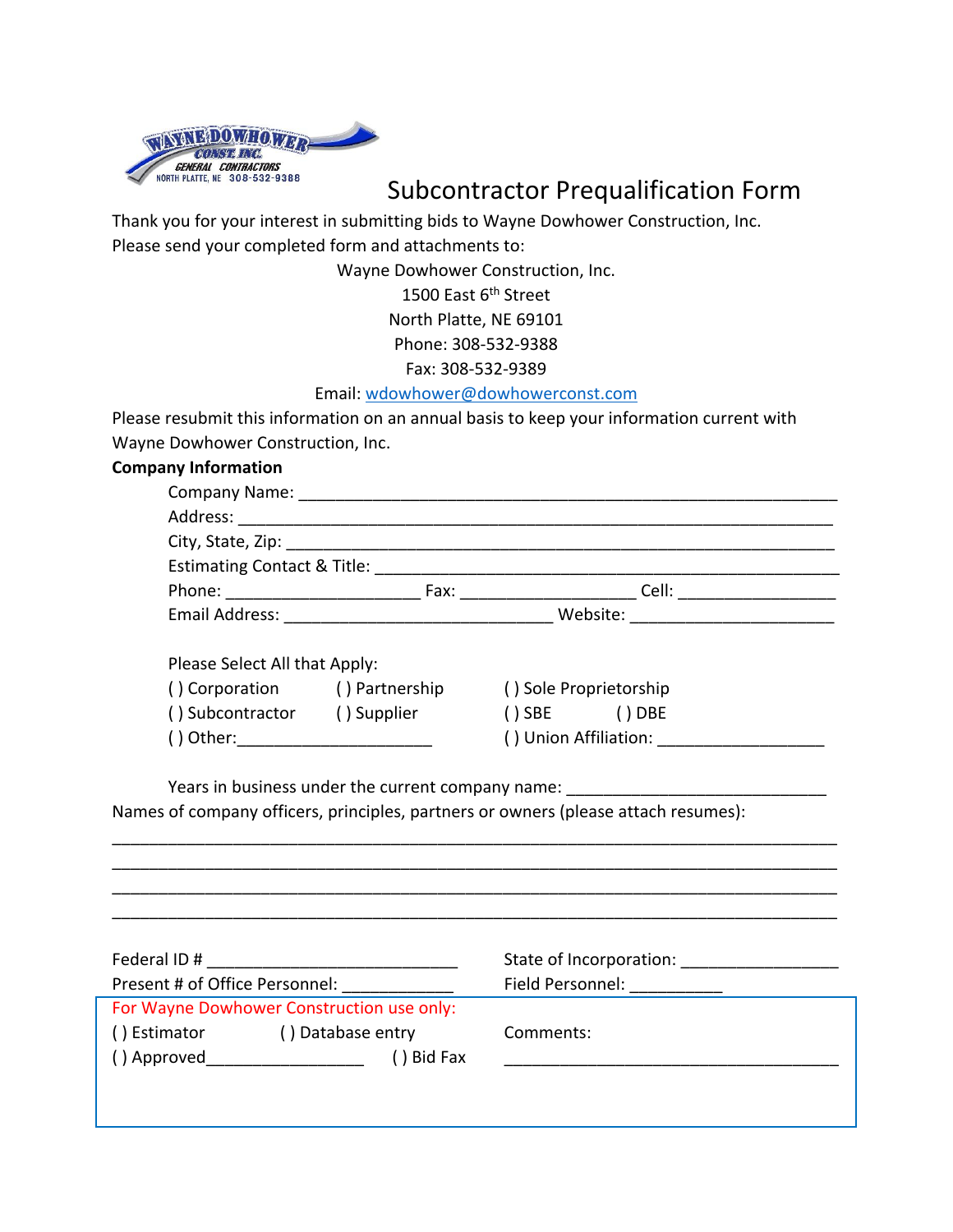# **Project Information**

Is there a project we are currently bidding for which you would like to be considered?

|                                                                                                                                                                                                     | Type and size of project for which you would like to submit bids (please select all that apply): |  |  |
|-----------------------------------------------------------------------------------------------------------------------------------------------------------------------------------------------------|--------------------------------------------------------------------------------------------------|--|--|
| () Commercial Office or Banking                                                                                                                                                                     | () Public Works or Corrections                                                                   |  |  |
| () Education                                                                                                                                                                                        | () Retail or Grocery                                                                             |  |  |
| () Hotel or Theater                                                                                                                                                                                 | () Site Development                                                                              |  |  |
| () Industrial or Manufacturing<br>() Medical                                                                                                                                                        | () Residential                                                                                   |  |  |
|                                                                                                                                                                                                     | Please list the specifications section (i.e.: 16000 Electrical, 230000 HVAC. Etc.) you provide:  |  |  |
|                                                                                                                                                                                                     |                                                                                                  |  |  |
| Type and percentage of work you subcontract to others:                                                                                                                                              |                                                                                                  |  |  |
|                                                                                                                                                                                                     |                                                                                                  |  |  |
|                                                                                                                                                                                                     |                                                                                                  |  |  |
| If yes, please explain on a separate sheet.                                                                                                                                                         | Has your company ever defaulted on or failed to complete a project? () Yes<br>$()$ No            |  |  |
| Legal Status                                                                                                                                                                                        |                                                                                                  |  |  |
| Within the last five years has your current firm or any predecessor organization been involved<br>in any litigation, arbitration, or legal dispute with an owner, architect, or general contractor? |                                                                                                  |  |  |
|                                                                                                                                                                                                     |                                                                                                  |  |  |
| Within the last five years has your current firm or any predecessor organization had any<br>judgments made against your firm? _______________                                                       |                                                                                                  |  |  |
|                                                                                                                                                                                                     | If you answered yes to either question, please explain on a separate sheet.                      |  |  |
| <b>SAFETY</b>                                                                                                                                                                                       |                                                                                                  |  |  |
| Does your firm have a company wide safety program? _____________<br>What is your current Mod Rating? ________________                                                                               |                                                                                                  |  |  |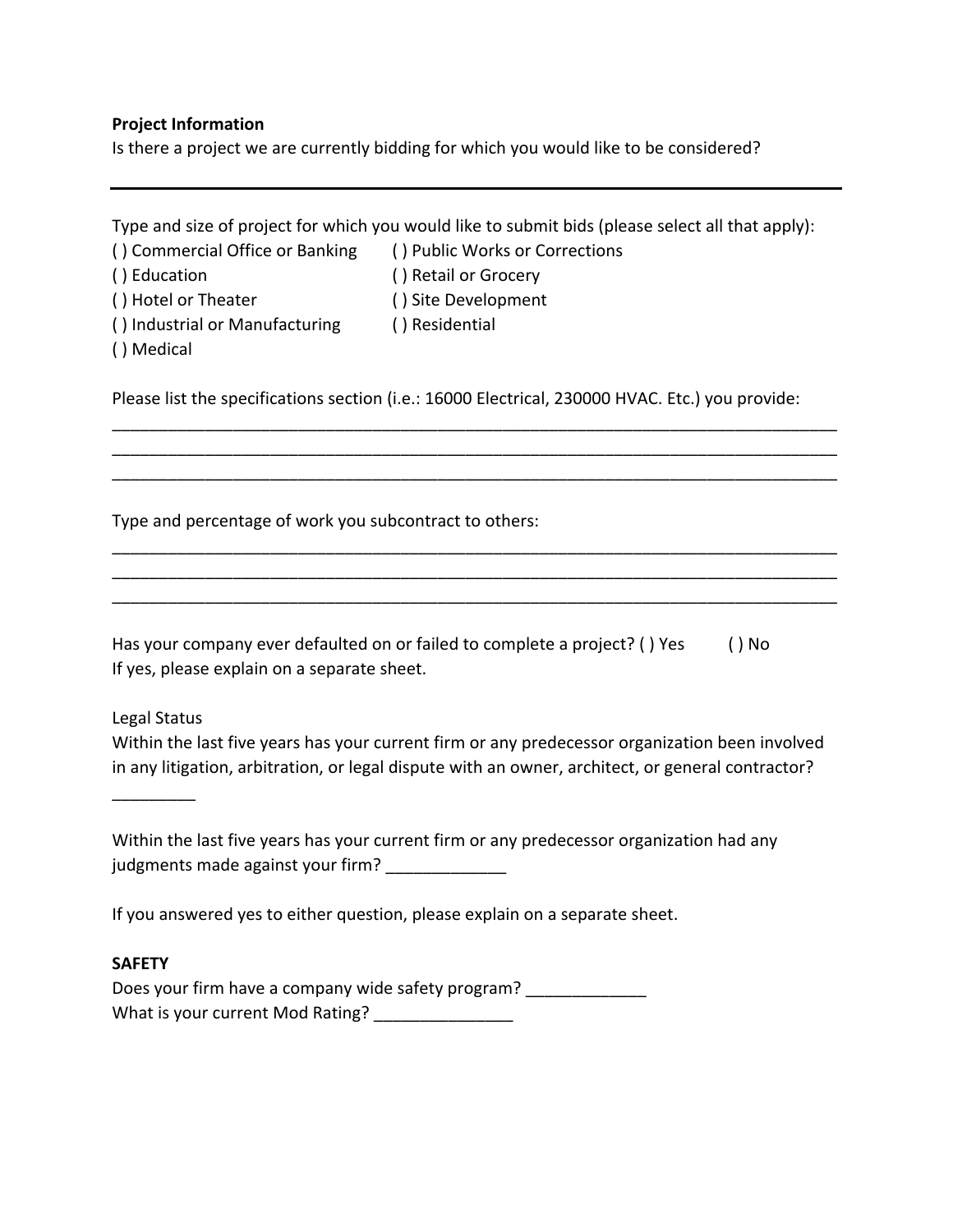#### **CURRENT PROJECTS**

Please attach a list of projects completed in the last five years, including contract amount, completion date, architect name, general contractor name, project manager and phone number.

#### **REFERENCES**

Please attach a list of projects completed in the last five years, including contract amount, completion date, architect name, general contractor name, project manager and phone number. Within the last five years has your current firm, predecessor organization, or any principal in the firm filed for bankruptcy? \_\_\_\_\_\_\_\_\_\_ Bank Reference: **Example 2018** Address: \_\_\_\_\_\_\_\_\_\_\_\_\_\_\_\_\_\_\_\_\_\_\_\_\_\_\_\_\_\_\_\_\_\_\_\_\_\_\_\_\_\_\_\_\_\_\_\_\_\_\_\_\_\_\_\_\_\_\_\_\_\_\_\_\_\_\_\_\_\_ City, State, Zip: \_\_\_\_\_\_\_\_\_\_\_\_\_\_\_\_\_\_\_\_\_\_\_\_\_\_\_\_\_\_\_\_\_\_\_\_\_\_\_\_\_\_\_\_\_\_\_\_\_\_\_\_\_\_\_\_\_\_\_\_\_\_\_\_\_ Phone: The contact:  $\blacksquare$ 

### **SUBCONTRACT AGREEMENT**

Wayne Dowhower Construction, Inc. has a standard subcontract agreement which is required to be used on all projects. By bidding projects and submitting proposals with Wayne Dowhower Construction, Inc. we hereby agree to execute the standard subcontract agreement and comply with its term and conditions.

#### **INSURANCE BONDING**

| Bonding Agent:    |          |  |
|-------------------|----------|--|
| Address:          |          |  |
| City, State, Zip: |          |  |
| Phone:            | Contact: |  |
|                   |          |  |

Please attach a sample certificate of insurance.

These are the minimum insurance requirements in our standard subcontract agreement and by bidding projects with Wayne Dowhower Construction, Inc. we hereby agree to comply with these requirements. These requirements are subject to change and may be different in the specifications provided for each project. If higher limits are required by an Owner, those limits will be complied with. Waiver of Subrogation should apply to each line of insurance. Please contact your insurance provider and have Certificate requirements updated and forwarded to Wayne Dowhower Construction, Inc.

Workers' Compensation

| General Liability (with aggregate limits per project) |  |
|-------------------------------------------------------|--|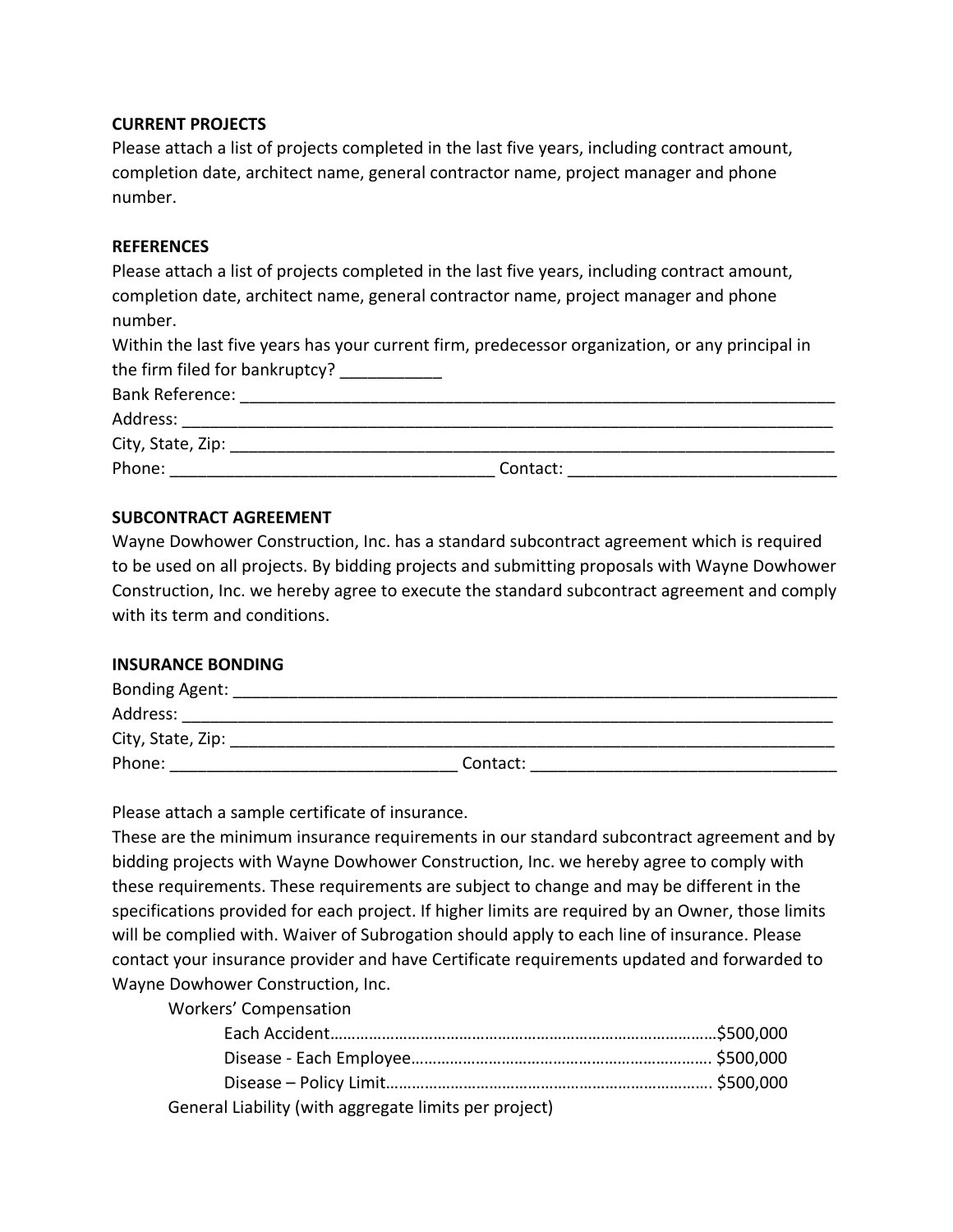| <b>Automotive Liability</b> |  |
|-----------------------------|--|
|                             |  |
|                             |  |

**The above requirements will need to be met prior to any payments being processed or released. Thank you for your cooperation and prompt attention to this matter.**

## **Nebraska Contractor Registration Information**

The Nebraska Contractor Registration Act requires contractors and subcontractors doing business in Nebraska to register with the Nebraska Department of Labor.

All contractors with one or more employees must provide a current Workers' Compensation Certificate of Insurance (ACORD 25) with the Department of Labor listed as the certificate holder. Each contractor is responsible for making sure an updated Certificate of Insurance is on file with the Department of Labor. Any contractor whose records indicate their coverage has expired will be removed from the list of registered contractors until an updated certificate is received from the contractor's insurance agency.

The ACORD 25 certificate can be faxed to 402-471-5039, emailed to [ndol.contractorregistration@nebraska.gov](mailto:ndol.contractorregistration@nebraska.gov) or mailed to Nebraska Department of Labor, Labor Standards, 550 S. 16<sup>th</sup> Street, Lincoln, NE 68509.

# NEW EMPLOYEE WORK ELIGIBILTY STATUS

Your company, for purposes of this section, herein referred to as "Sub Contractor", agrees to use a federal immigration verification system to determine the work eligibility status of new employees physically performing services within the State of Nebraska. A federal immigration verification system means the electronic verification of the work authorization program authorized by the illegal immigration Reform and Immigrant Responsibility Act of 1996. 8 U.S.C 1324a, known as E-Verify Program, or an equivalent federal program designated by the United States Department of homeland Security or other federal agency authorized to verify the work eligibility status of a newly hired employee.

The undersigned duly authorized representative of the Sub contractor, by signing this agreement hereby attests to the truth of the following certifications, and agrees as follows:

Neb.Rev.Stat. § 4-114. I certify compliance with the provisions of Section 4-114 and, hereby certify that this Sub contractor shall register with and use a federal immigration verification system to determin the work eligibility status of new employees physically performing services